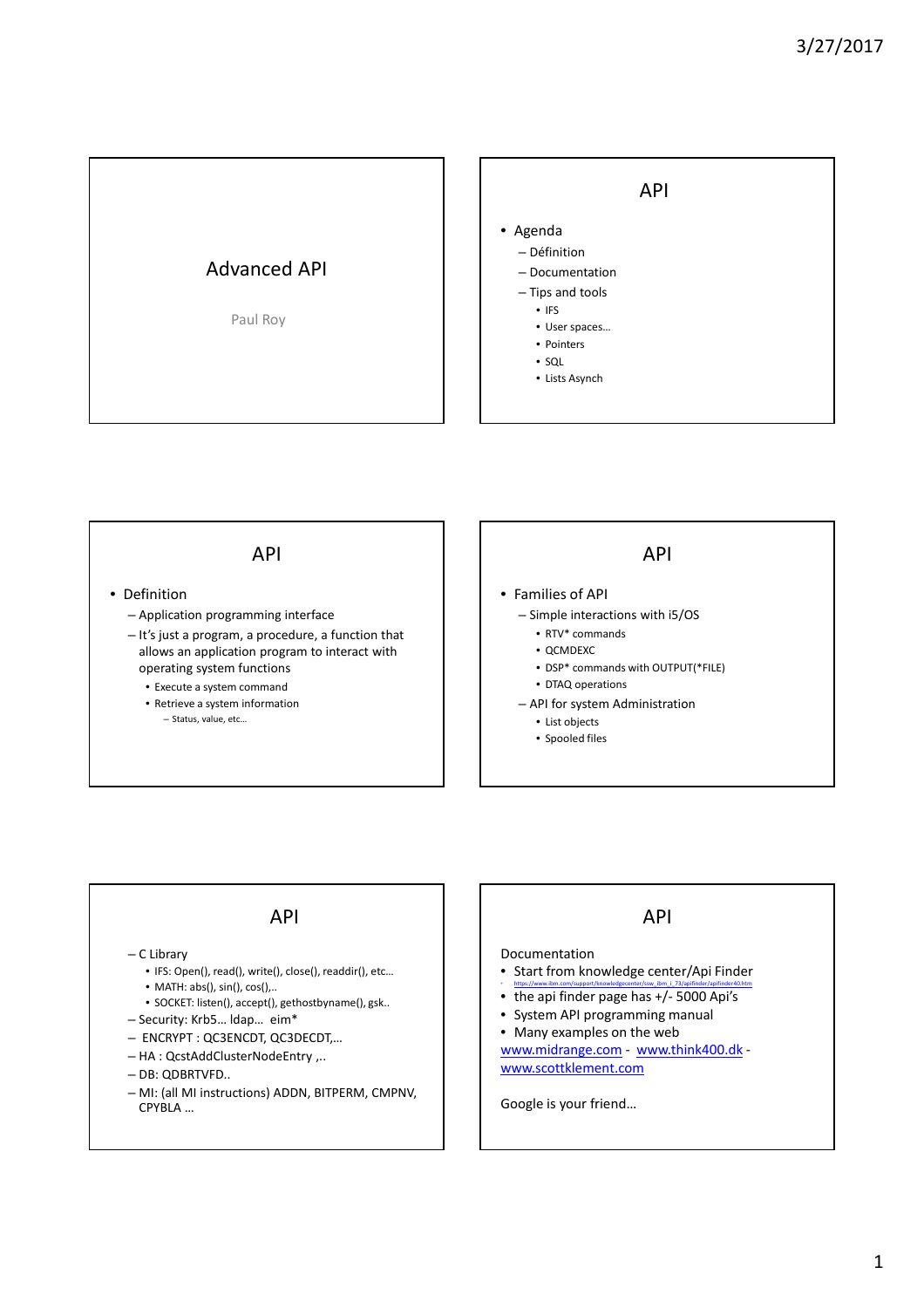## IFS API

- Example 1 : PURGEDIR – Delete all stream files older than x days in one directory and all sub directories.
	- Featured IFS Api's from the C Library:
	- Opendir() Readdir() closedir() stat()
- Example 2 : COPY a source file to the IFS - create a .txt ascii stream file to the IFS. Open write close

### User space

- A user space is a basic i5/OS object.
- It can be created and accessed with API
	- QUSCRTUS
	- QUSRTVUS
	- QUSCHGUS
	- QUSDLTUS
	- QUSPTRUS returns a pointer to the content of the userspace. So it is very fast…



- Many list API can store data in user spaces
- We can access them with pointers





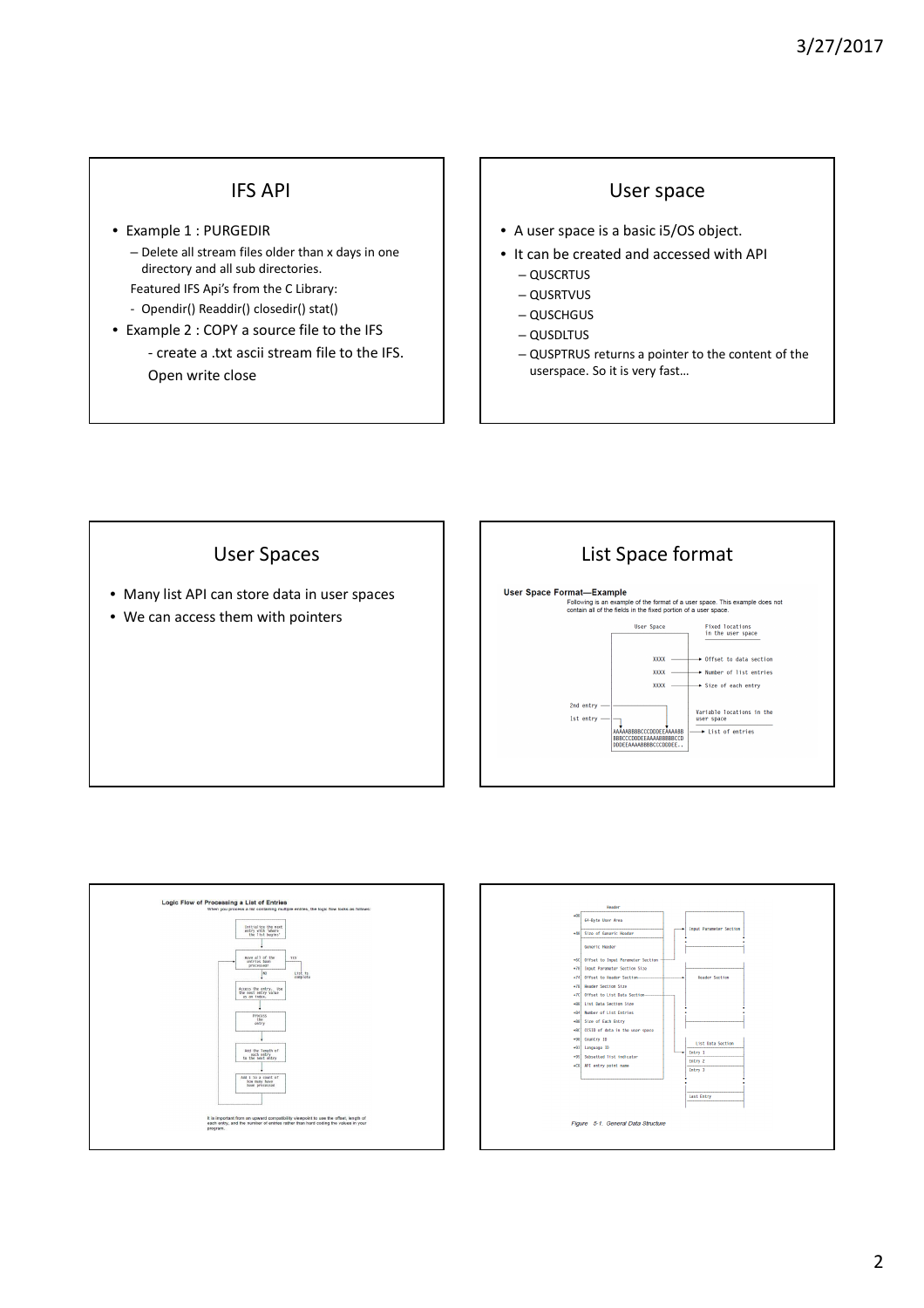| List API |                                          |                                                                                                                                                |                                                  |                                                                    |  |  |
|----------|------------------------------------------|------------------------------------------------------------------------------------------------------------------------------------------------|--------------------------------------------------|--------------------------------------------------------------------|--|--|
|          |                                          | List Objects That Adopt Owner Authority API-Example                                                                                            |                                                  |                                                                    |  |  |
|          |                                          | <b>Parameters</b>                                                                                                                              |                                                  |                                                                    |  |  |
|          |                                          | <b>Required Parameter Group:</b>                                                                                                               |                                                  |                                                                    |  |  |
|          | 1<br>$\overline{2}$<br>3<br>4<br>5<br>6. | Qualified user space name<br>Format name<br>User<br>Object type<br>Continuation handle<br><b>Error</b> code                                    | Input<br>Input<br>Input<br>Input<br>Input<br>I/O | Char(20)<br>Char(8)<br>Char(10)<br>Char(10)<br>Char(20)<br>$Char*$ |  |  |
|          |                                          | The List Objects That Adopt Owner Authority (QSYLOBJP) API puts a list of<br>objects that adopt an object owner's authority into a user space. |                                                  |                                                                    |  |  |
|          |                                          | This API provides information similar to that provided by the Display Program Adopt<br>(DSPPGMADP) command.                                    |                                                  |                                                                    |  |  |

| <b>User Space Variables</b> | on page 5-15.                   |                                | The following tables describe the order and format of the data returned in the user<br>space. For detailed descriptions of the fields in the tables, see "Field Descriptions" |
|-----------------------------|---------------------------------|--------------------------------|-------------------------------------------------------------------------------------------------------------------------------------------------------------------------------|
|                             |                                 | <b>Input Parameter Section</b> |                                                                                                                                                                               |
| <b>Dec</b>                  | Offset<br>Hex                   | <b>Type</b>                    | Field                                                                                                                                                                         |
| n                           | $\mathbf{0}$                    | <b>CHAR(10)</b>                | User space name specified                                                                                                                                                     |
| 10                          | 0A                              | <b>CHAR(10)</b>                | User space library name specified                                                                                                                                             |
| 20                          | 14                              | CHAR(8)                        | Format name                                                                                                                                                                   |
| 28                          | 1C                              | CHAR(10)                       | User name specified                                                                                                                                                           |
| 38                          | 26                              | CHAR(10)                       | Object type                                                                                                                                                                   |
| 48                          | 30                              | <b>CHAR(20)</b>                | Continuation handle                                                                                                                                                           |
|                             | <b>Header Section</b><br>Offset |                                |                                                                                                                                                                               |
| Dec                         | Hex                             | <b>Type</b>                    | Field                                                                                                                                                                         |
| o                           | $\mathbf{0}$                    | <b>CHAR(10)</b>                | <b>User name</b>                                                                                                                                                              |
| 10                          | <b>OA</b>                       | <b>CHAR(20)</b>                | Continuation handle                                                                                                                                                           |

|                 | <b>Offset</b> |                        |                  |  |
|-----------------|---------------|------------------------|------------------|--|
| <b>Dec</b>      | <b>Hex</b>    | <b>Type</b>            | Field            |  |
| $\Omega$        | $\Omega$      | <b>CHAR(10)</b>        | Object name      |  |
| 10 <sub>1</sub> | <b>0A</b>     | <b>CHAR(10)</b>        | Library name     |  |
| 20              | 14            | <b>CHAR(10)</b>        | Object type      |  |
| 30              | 1E            | CHAR(1)                | Object in use    |  |
|                 | <b>Offset</b> | <b>OBJP0200 Format</b> |                  |  |
| <b>Dec</b>      | <b>Hex</b>    | <b>Type</b>            | Field            |  |
| $\bf{0}$        | $\bf{0}$      | <b>CHAR(10)</b>        | Object name      |  |
| 10 <sub>1</sub> | <b>0A</b>     | <b>CHAR(10)</b>        | Library name     |  |
| 20 <sub>0</sub> | 14            | <b>CHAR(10)</b>        | Object type      |  |
| 30              | 1F            | CHAR(1)                | Object in use    |  |
| 31              | 1F            | <b>CHAR(10)</b>        | <b>Attribute</b> |  |

### User space

- Example 3 Get system status information (QUSRTVUS)
- Example 4 – change library owner.
- Example 5 – List spooled files

# Process Open List API

- Asynchronous list processing
- These i5/OS list APIs can improve perceived performance when they create lists.
- The APIs create and make available to the caller a partial listing of the total set of files, messages, or objects. This list is immediately available to be acted upon, while the remainder of the list is being created. The user does not have to wait for the entire list to be created. Following is a description of the APIs and how they work together.

# Process Open List API

• these APIs builds a list of the appropriate type and returns the number of records requested by the caller of the API. Also returned from the list building program is a request handle associated with that particular list. This request handle can be used on subsequent calls to the Get List Entry (QGYGTLE) API to get more records from the list. The request handle is valid until the Close List (QGYCLST) API is used to close the list.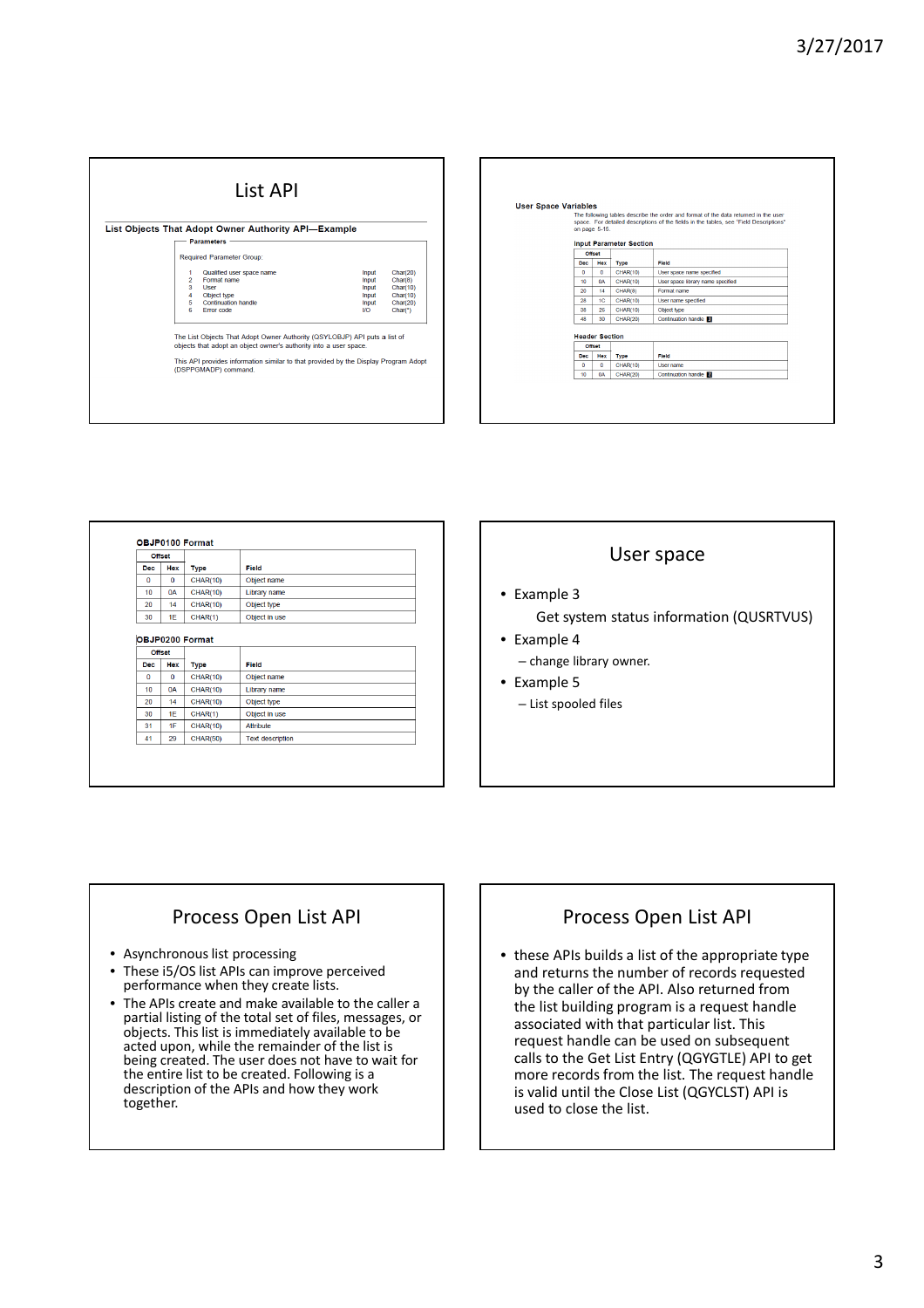## Process Open List API

The request handle is also used as input to the following APIs when you need to find a specific entry in the list:

- Find Entry Number in List (QGYFNDE) API, which returns the number of the entry in a list of information for a given key value. This API can be used with lists that have been created by either the QGYOLOBJ or QGYOLSPL API.
- Find Entry Number in Message List (QGYFNDME) API, which returns the number of the entry in the list of message information for a given key value. This API can be used with lists that have been created by either the QGYOLMSG or QGYOLJBL API.
- Find Field Numbers in List (QGYFNDF) API, which returns the number of the entry in a list of information and the value of that entry whenever the value of that field changes.

# Example

- Spooled file management cleanup application – Tables with retention info by Output Queue/Printer File
	- CREATE TABLE PSYSOUTQ
	- PSOQNM CHAR(10) • PSOQLB CHAR(10)
	- PSDAYS DEC(5 , 0) ) – CREATE TABLE PSYSPRTF
	- PSOQNM CHAR(10)
		- PSOQLB CHAR(10)
		- PSPRTF CHAR(10) • PRDAYS DEC(5 , 0)

## Example

- List all outq in a userspace QUSLOBJ
- Read the user space
- For each entry /outq
	- Get retention days for the queue
	- Open a list of Spooled files
		- Check if known to get special retention/file
		- If expired : Run DLTSPLF – Get Next Entry
	- Close List

### **SOL**

- Many system services are now available through SQL. (see SQL Update workshop)
- SQL is very popular
- Usually a very simpler access to the function than API programming
- See NETSTAT example

### SQL services

SELECT \*

FROM TABLE(QSYS2.OUTPUT\_QUEUE\_ENTRIES ('QGPL', 'QPRINT', '\*YES')) S ORDER BY SIZE DESC

### MI Api

- Machine instructions are available as procedure in ILE environment
- All MI instructions can be inserted in ILE languages (COBOL, RPG, CL, C, …)
- Usually for a special system usage or a performance problem.